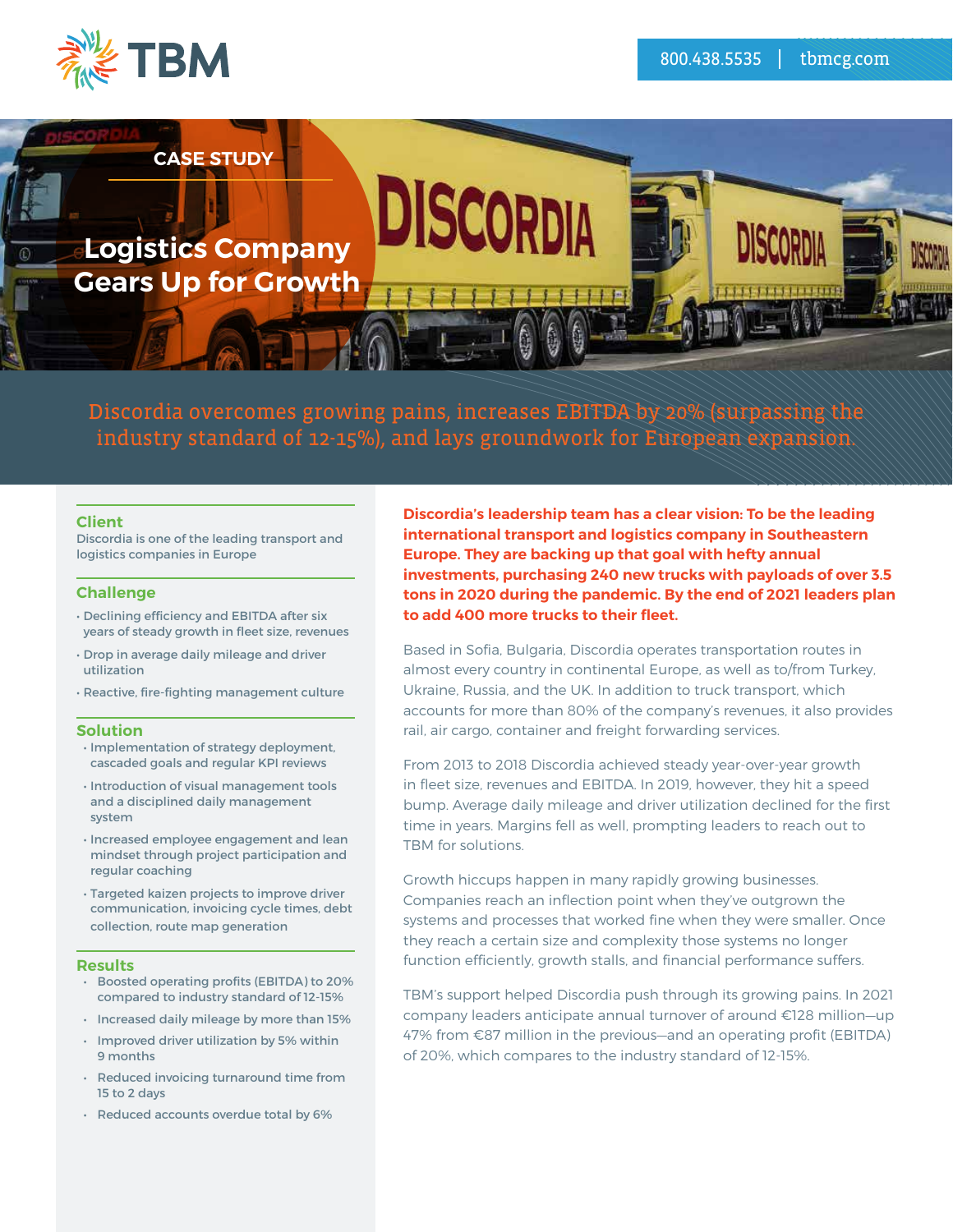## **The Power of Alignment**

TBM helped Discordia achieve multiple improvements:

- **•** 15% increase in daily mileage
- **•** 5% improvement in driver utilization
- **•** Invoice turnaround times from 15 to 2 days
- **•** Reduced overdue debt by 6%
- **•** Automation and better processes reduced the time required to communicate route instructions to drivers by 30%
- **•** Route map errors reduced by 50%

In addition to creating a go-forward plan that would address its financial and operational issues, Discordia's leaders made it clear from the start that they wanted to expand people's management capabilities and internalize the lean methodologies, tools and mindset. They would be able to carry the company forward as it continued to grow.

"Lean is a growth philosophy with a focus on teamwork. Discordia has increased efficiency to levels that the transport sector reports as a record—and during the extremely difficult business conditions of 2020. We achieved almost 20% operating profit when most large transport companies achieve only 12-15%. This, for us, is indicative of the effectiveness of lean principles on our operations."

 Company leaders recognized the major issues that were undermining performance and getting in the way of growth. To manage the larger volume of work, daily management needed be more structured and disciplined. People in different departments weren't communicating very well. They were working hard to improve efficiency in their areas, but some of the key metrics were in conflict, which made it difficult to they can departments weren't complete<br>they hard to improve efficiency in<br>s were in conflict, which made<br>ss the value stream.<br>general lack of understanding<br>e supported Discordia's overall<br>d plan mapped core business r The way of growth. To manage the languement needed be more structured<br>the magement needed be more structured<br>rent departments weren't communica<br>ing hard to improve efficiency in their a<br>cs were in conflict, which made it d

optimize performance across the value stream.<br>This disconnect reflected a general lack of unde<br>daily work and performance supported Discordiation Our initial go forward plan manned sets k This disconnect reflected a general lack of understanding of how daily work and performance supported Discordia's overall strategy and vision. Our initial go-forward plan mapped core business processes, set improvement priorities, and narrowed the focus on the critical KPIs that spanned the company's value stream: daily mileage and driver utilization.

TBM helped rollout *[strategy deployment](https://www.dploysolutions.com/software/strategy-deployment/)* to deepen everyone's understanding of the business targets, and each department's contributions toward those targets. This included cascading goals and

# **Critical Success Factors**

According to John Wynne, Managing Director, TBM Europe, these key factors contributed to success at Discordia:





**Strategy Deployment ensured alignment** to what had become a very siloed business with associated conflicting goals.



### **Commitment to daily management process rigor**

which includes tools that help to visualize current performance to the KPI goals and the introduction of PDCA (Plan, Do, Check, Act) which instills a sense of structure and urgency and keeps teams focused on important issues.



**Education and empowerment of employees** who are encouraged to play an active role in the evolution of the business instead of the former "tell-and-do" approach.



**Seeing the "whole".** Until the key business processes were defined and mapped, leaders did not fully understand where they needed to focus in order to optimize any improvement activity.



#### **Outside eyes. Having**

knowledgeable and experienced TBM consultants in place nearly full time for an extended period of time, helped to quickly build a robust foundation, create momentum and ensure sustainment. This also helped the CI team, which had not led such a transformation themselves, to build the skill sets and muscle memory needed to lead and sustain gains in the future.